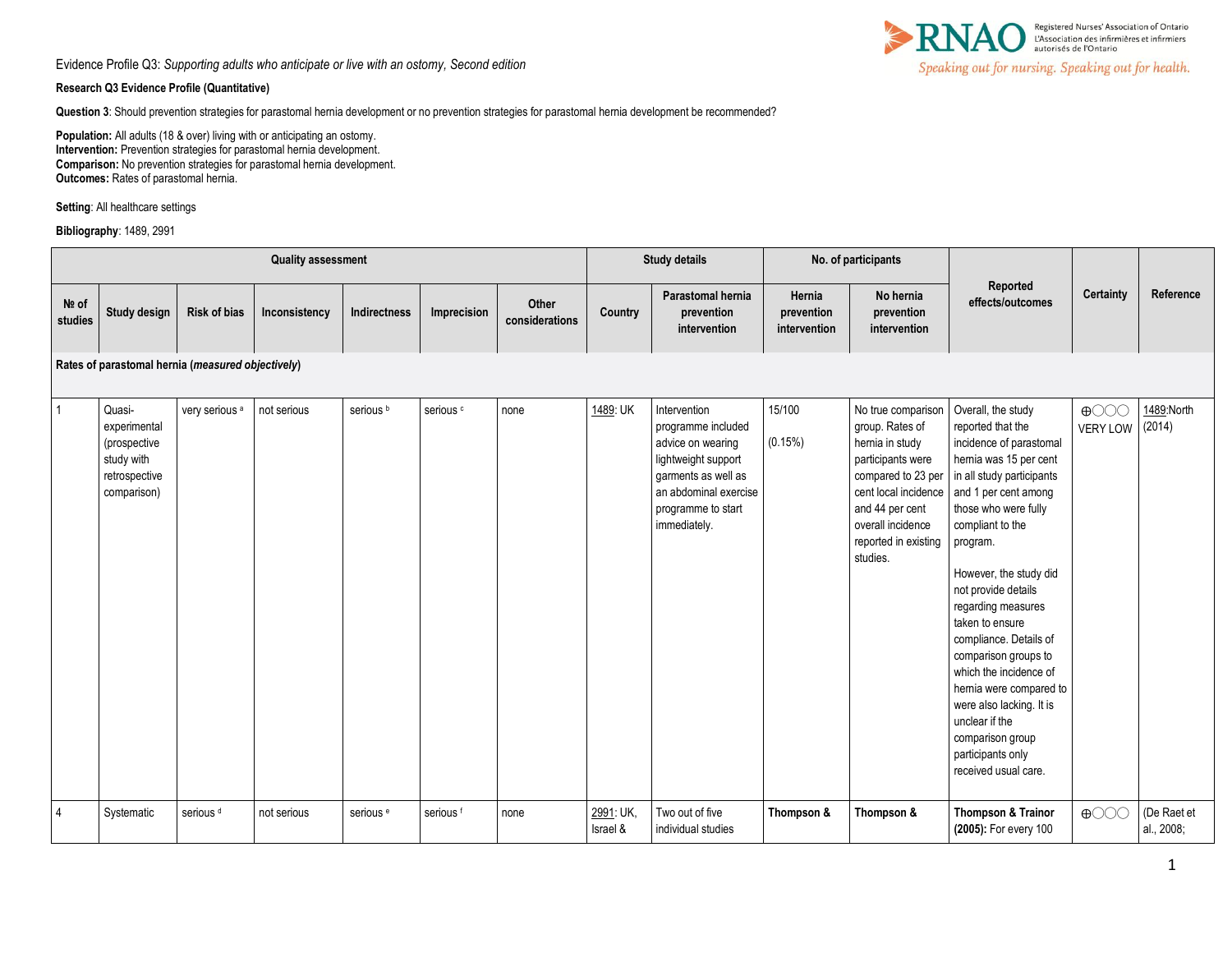

Speaking out for nursing. Speaking out for health.

Evidence Profile Q3: *Supporting adults who anticipate or live with an ostomy, Second edition*

| <b>Quality assessment</b> |              |                     |               |              |             | <b>Study details</b>    |         | No. of participants                                                                                                                                                             |                                                                                                                                          |                                                                                                                                 |                                                                                                                                                                                             |                 |                                                                                                               |
|---------------------------|--------------|---------------------|---------------|--------------|-------------|-------------------------|---------|---------------------------------------------------------------------------------------------------------------------------------------------------------------------------------|------------------------------------------------------------------------------------------------------------------------------------------|---------------------------------------------------------------------------------------------------------------------------------|---------------------------------------------------------------------------------------------------------------------------------------------------------------------------------------------|-----------------|---------------------------------------------------------------------------------------------------------------|
| Nº of<br>studies          | Study design | <b>Risk of bias</b> | Inconsistency | Indirectness | Imprecision | Other<br>considerations | Country | Parastomal hernia<br>prevention<br>intervention                                                                                                                                 | Hernia<br>prevention<br>intervention                                                                                                     | No hernia<br>prevention<br>intervention                                                                                         | Reported<br>effects/outcomes                                                                                                                                                                | Certainty       | Reference                                                                                                     |
|                           | Review       |                     |               |              |             |                         | Belgium | within the systematic<br>review examined a<br>parastomal hernia<br>prevention programme<br>for patients after<br>stoma surgery<br>(Thompson and<br>Trainor, 2005; 2007).        | Trainor (2005)<br>16/114 (14%)                                                                                                           | <b>Trainor (2005)</b><br>24/87 (28%)                                                                                            | people who receive<br>parastomal hernia<br>prevention programme,<br>14 fewer will develop<br>parastomal hernia<br>(ranges from 20 fewer to<br>3 fewer).<br><b>Thompson &amp; Trainor</b>    | <b>VERY LOW</b> | Person et al.,<br>2012;<br>Thompson &<br>Trainor, 2005,<br>2007) as cited<br>in [Bland &<br>Young,<br>2015]). |
|                           |              |                     |               |              |             |                         |         |                                                                                                                                                                                 | Thompson &<br><b>Trainor (2007)</b><br>17/99 (17%)                                                                                       | Thompson &<br><b>Trainor (2007)</b><br>24/87 (28%)                                                                              | (2007): For every 100<br>people who receive<br>parastomal hernia<br>prevention programme,<br>11 fewer will develop<br>parastomal hernia<br>(ranges from 18 fewer to<br>2 more).             |                 |                                                                                                               |
|                           |              |                     |               |              |             |                         |         | One individual study<br>evaluated<br>preoperative stoma<br>site marking on the<br>incidence of hernia<br>(Person et al., 2012)                                                  | (Person et al.,<br>2012)<br>3.8 / 52 (7%)                                                                                                | (Person et al.,<br>2012)<br>24.5 / 53 (46%)                                                                                     | (Person et al., 2012):<br>For every 100 people<br>who receive pre-<br>operative stoma site<br>marking, 39 fewer will<br>develop parastomal<br>hernia (ranges from 44<br>fewer to 26 fewer). |                 |                                                                                                               |
|                           |              |                     |               |              |             |                         |         | One individual study<br>assessed the<br>correlation between<br>optimal body mass<br>index (BMI), waist<br>circumference and<br>parastomal herniation<br>(De Raet et al., 2008). | (De Raet et al.,<br>2008)<br>22/41 (reported<br>no hemia when<br>mean BMI was<br>24.5)<br>22/41 (reported<br>no hemia when<br>mean waist | (De Raet et al.,<br>2008)<br>19/41 (reported<br>hernia when mean<br><b>BMI</b> was 28.2)<br>19/41 (reported<br>hernia when mean | (De Raet et al., 2008):<br>When BMI is less than<br>24.5 and waist<br>circumference less than<br>100, there is a less<br>chance of developing<br>parastomal hernia.                         |                 |                                                                                                               |